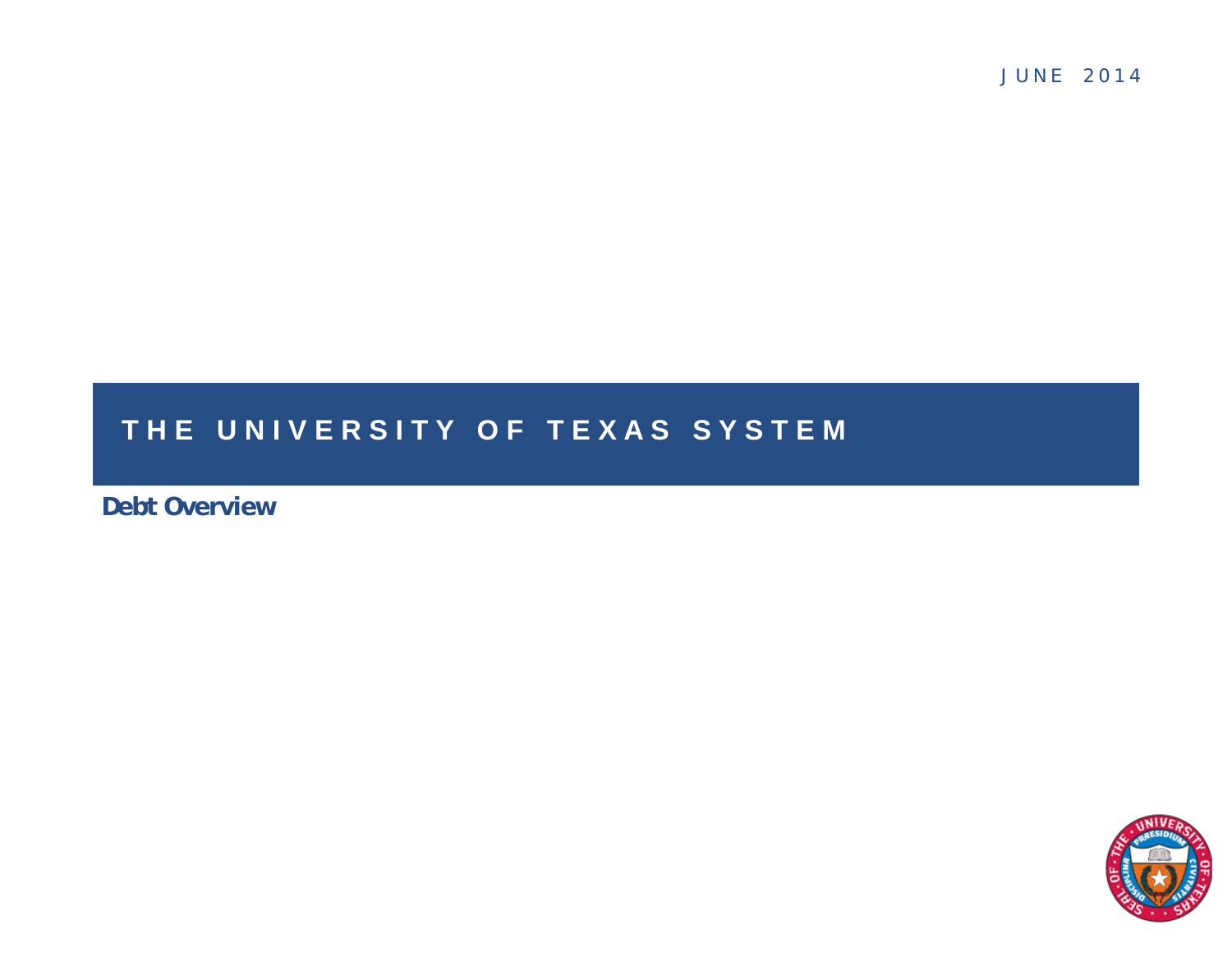# **The University of Texas System**

■ The University of Texas System ("U. T. System") is comprised of 15 institutions across the State of Texas with 9 academic institutions and 6 health-related institutions. U. T. Rio Grande Valley has been created by statute but will not become operational until Fall 2015.



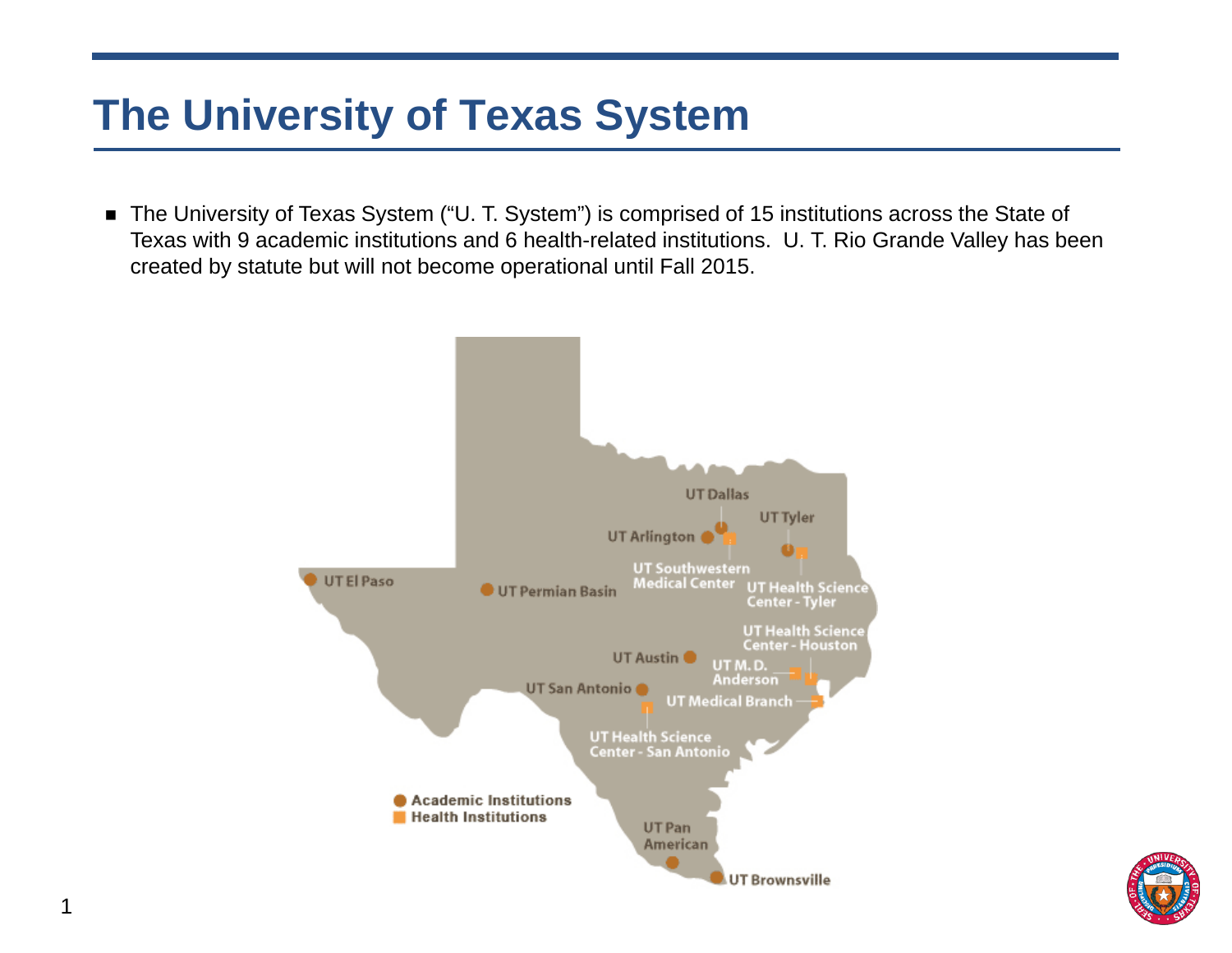# **U. T. System Debt Programs**

- All U. T. System debt is issued in the name of the Board of Regents and is issued centrally on behalf of the fifteen U. T. System institutions through two primary financing programs:
	- Revenue Financing System (RFS) secured by <sup>a</sup> system-wide pledge of all legally available revenues.
	- Permanent University Fund (PUF) secured by distributions from the PUF to the Available University Fund (AUF).
- The U. T. System was the first, and is now one of only three public universities, to be rated Aaa/AAA/AAA by Moody's Investors Service, Standard and Poor's and Fitch Ratings, respectively.
- The U. T. System has been issuing debt since at least 1932.



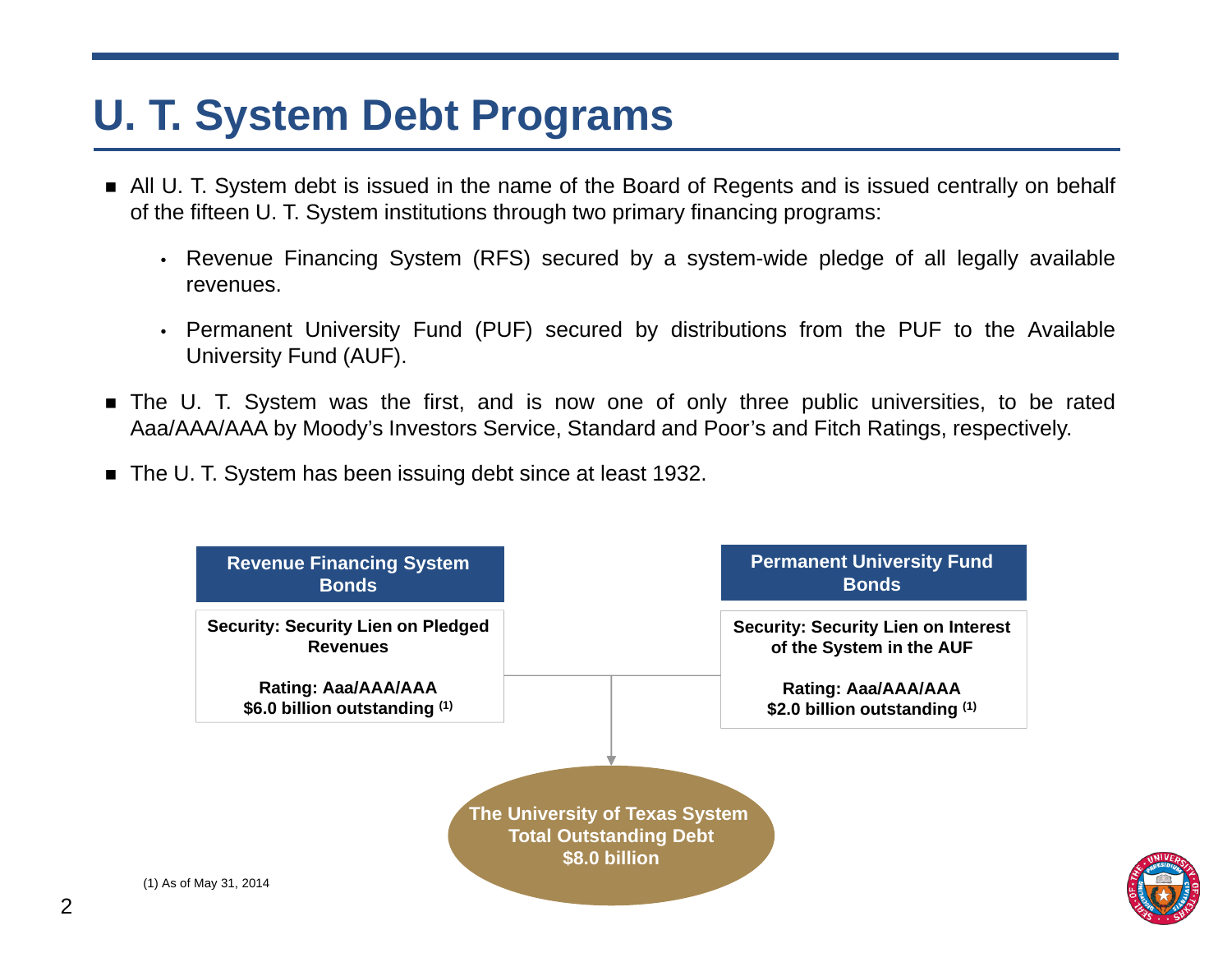#### **Conservative Debt Structure**

- As of May 31, 2014, the U. T. System had \$8.0 billion of PUF and RFS debt outstanding, of which almost 90% is fixed rate debt.
- The System maintains a declining debt service profile with no large bullet maturities. Long-term debt is typically structured to amortize over the useful life of the asset being financed.
- All of the System's variable rate demand bonds ("VRDBs") are in weekly mode with no daily-mode VRDBs. All VRDBs are hedged with fixed-payer swaps diversified across six counterparties and include provisions for one-way collateral posting from swap counterparties.
- The System has limited roll-over risk related to its commercial paper ("CP") programs due to daily maximums contained in dealer agreements.



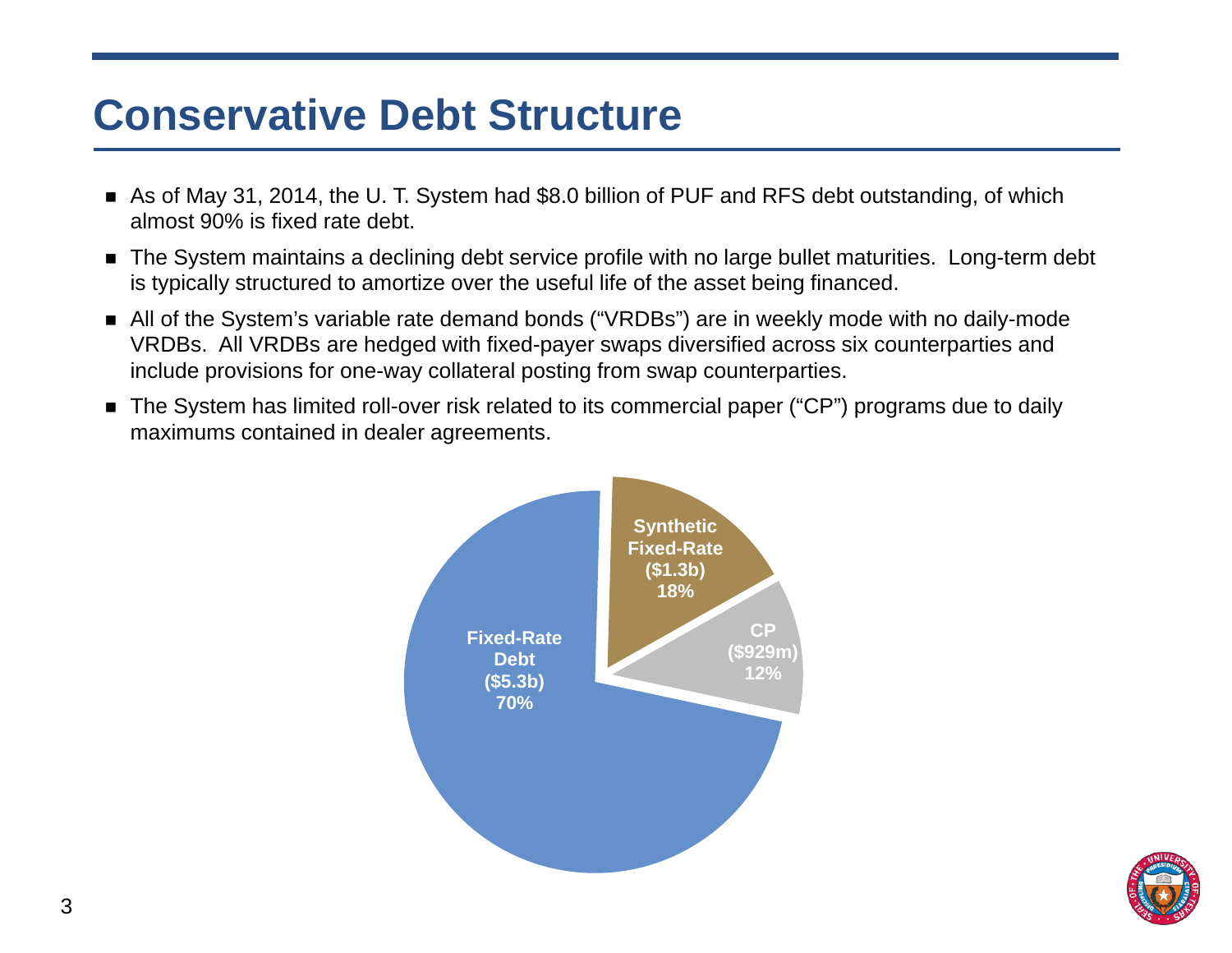## **Commercial Paper Programs**

- The U. T. System has very successfully utilized commercial paper programs for more than 20 years providing U. T. institutions with very flexible, efficient and cost-effective financing options.
- The System utilizes both taxable and tax-exempt commercial paper on both the PUF and RFS debt programs primarily to provide interim financing before the debt is refinanced with long-term bonds.
- The System also utilizes commercial paper to finance capital equipment in lieu of more costly vendor financing.
- The System currently supports both of its commercial paper programs with internal liquidity in lieu of more costly bank liquidity, providing U. T. institutions with additional savings.
- The System's RFS CP program is currently sized up to <sup>a</sup> maximum of \$1.25 billion outstanding at any one time with \$615 million currently outstanding. The System's PUF CP program is currently sized up to <sup>a</sup> maximum of \$750 million outstanding at any one time with \$300 million currently outstanding.
- The current weighted average yield on the System's tax-exempt CP is 0.08% per annum (8 basis points) and the current weighted average yield on the System's taxable CP is 0.11% per annum (11 basis points).

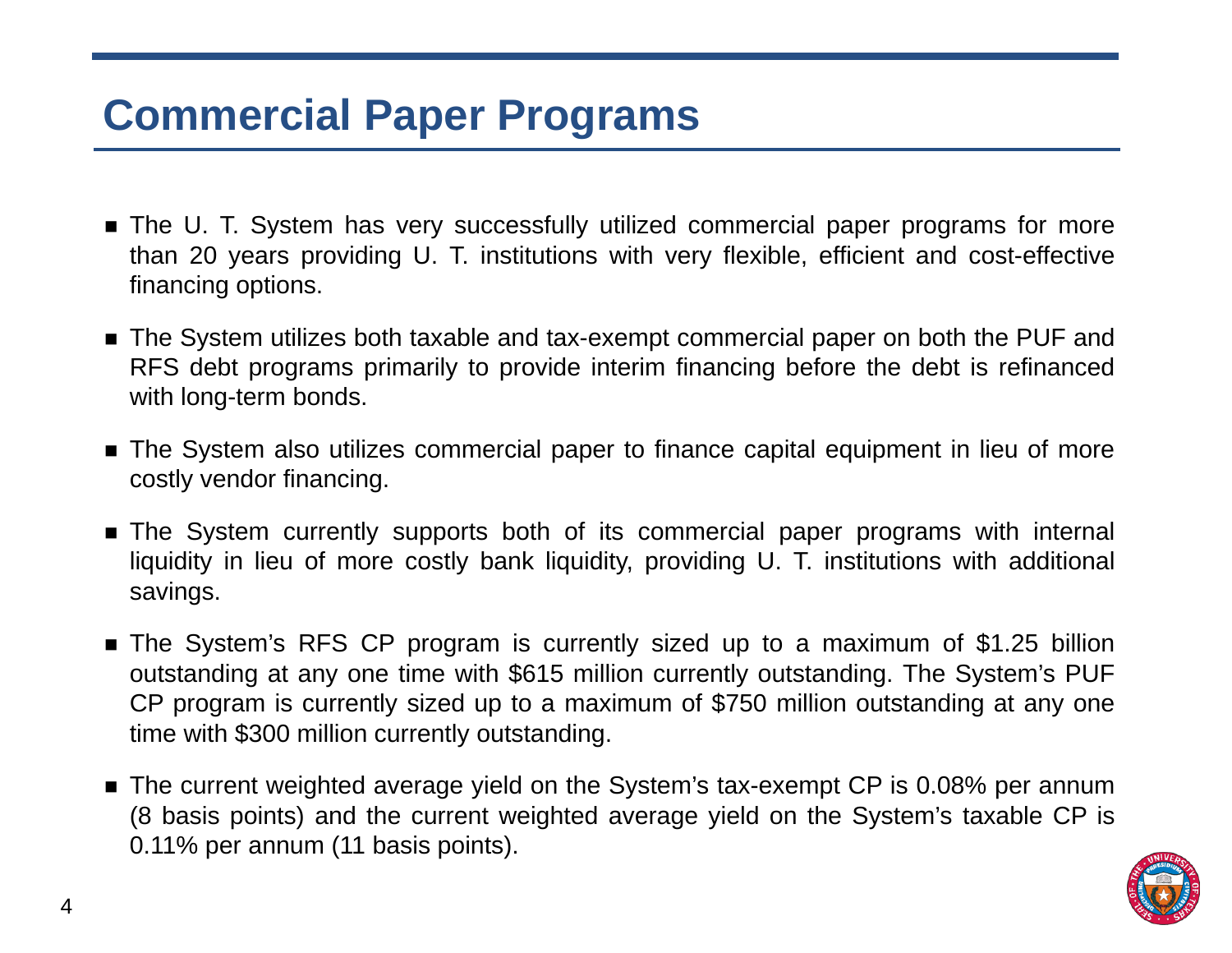#### **Internal versus External Resources**

 $\Box$  The U. T. System's debt programs are managed internally by the Office of Finance, a small group of professionals that manages the nation's 3<sup>rd</sup> largest debt portfolio in higher education on behalf of the System's 15 institutions

| $\blacksquare$ The U.T.                                                                                                                   |                                                                                                                                                               | FY 2014<br>The University<br>of Texas<br>System<br>(\$/bond) | FY 2013<br><b>All Texas</b><br><b>Bond</b><br><b>Issuers</b><br>$($/bond)^{(1)}$ | FY 2013<br><b>All</b><br><b>Texas</b><br><b>Cities</b><br>$($/bond)^{(1)}$ | FY 2013<br><b>All</b><br><b>Texas</b><br><b>Counties</b><br>$($/bond)^{(1)}$ | FY 2013<br><b>All Texas</b><br><b>School</b><br><b>Districts</b><br>$($/bond)^{(1)}$ | FY 2013<br><b>All Texas</b><br>Community/<br>Jr. Coll.<br>$($/bond)^{(1)}$ |
|-------------------------------------------------------------------------------------------------------------------------------------------|---------------------------------------------------------------------------------------------------------------------------------------------------------------|--------------------------------------------------------------|----------------------------------------------------------------------------------|----------------------------------------------------------------------------|------------------------------------------------------------------------------|--------------------------------------------------------------------------------------|----------------------------------------------------------------------------|
| System does<br>not rely on an<br>external<br>financial<br>advisor, further<br>reducing<br>issuance costs<br>for $U$ . T.<br>institutions. | <b>Underwriter's Spread</b><br><b>Other Issuance Costs:</b><br><b>Bond Counsel</b><br><b>Financial Advisor</b><br><b>Rating Agencies</b><br>Printing<br>Other | \$3.80<br>0.50<br>0.00<br>0.43<br>0.01<br>0.06               | \$4.23<br>0.58<br>0.35<br>0.57<br>0.01<br>0.44                                   | \$17.32                                                                    | \$10.25                                                                      | \$14.73                                                                              | \$11.83                                                                    |
|                                                                                                                                           | Subtotal<br><b>Total Cost per Bond</b>                                                                                                                        | 1.00<br>\$4.80                                               | 1.95<br>\$6.18                                                                   | 18.35<br>\$35.67                                                           | 11.30<br>\$21.55                                                             | 11.90<br>\$26.63                                                                     | 7.39<br>\$19.22                                                            |
|                                                                                                                                           | Average Issue Size                                                                                                                                            | \$240 million                                                | \$175 million                                                                    | \$20 million                                                               | \$25 million                                                                 | \$20 million                                                                         | \$31 million                                                               |

 $\binom{1}{1}$  Source: Texas Bond Review Board 2013 Annual Report and Texas Bond Review Board 2013 Local Government Debt database

 The U. T. System utilizes various external resources including investment banks, bond counsel, tax counsel, paying agents, escrow agents, accountants and printers

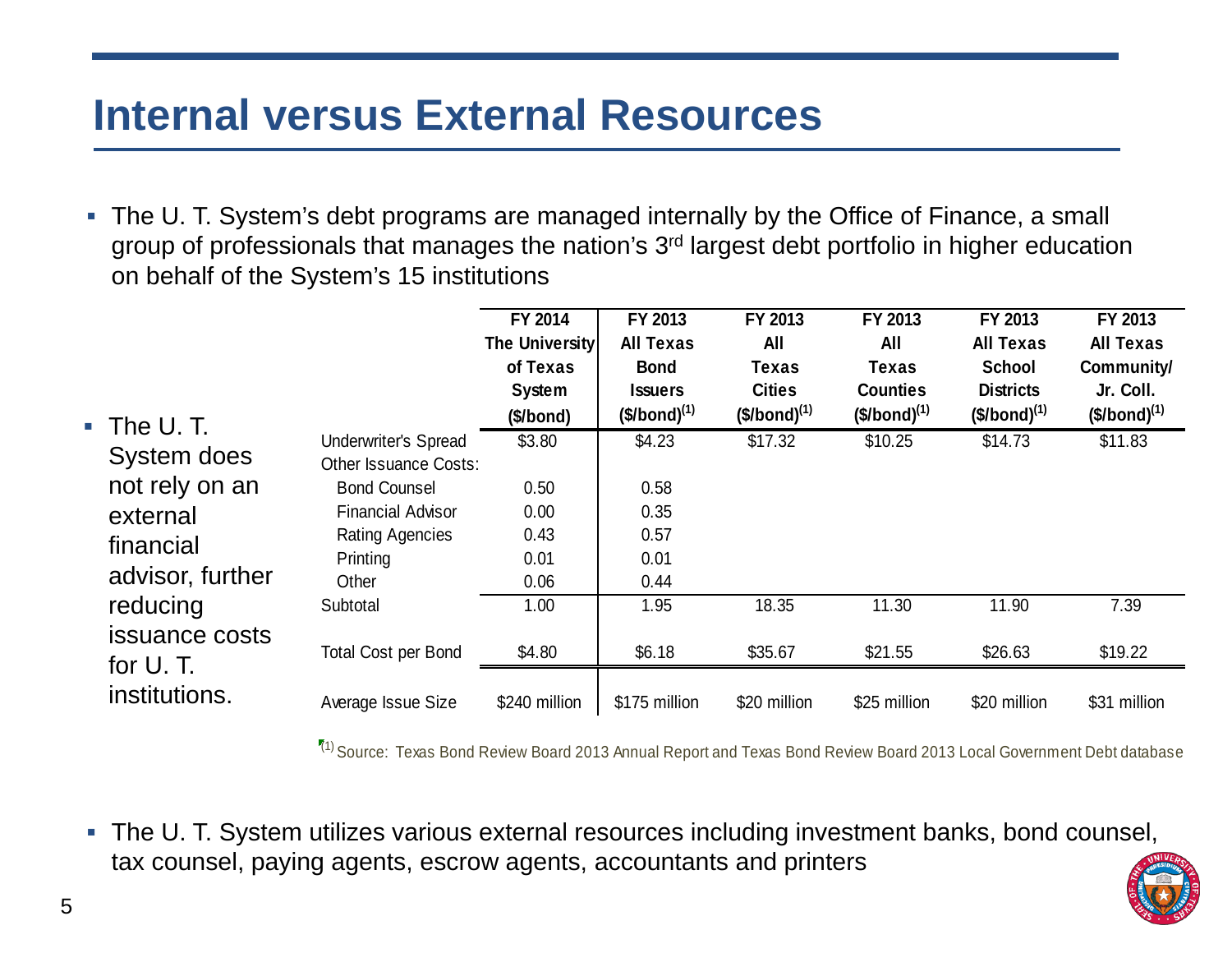#### **Revenue Bond Authority**

 Governing boards of higher education institutions are authorized to issue revenue bonds to finance capital assets pursuant to Chapter 55 of the Texas Education Code, including:

Sec. 55.02. SYSTEMWIDE REVENUE FINANCING PROGRAM. (a) The governing board of <sup>a</sup> university system may establish <sup>a</sup> systemwide revenue financing program to provide funds to acquire, purchase, construct, improve, renovate, enlarge, or equip property, buildings, structures, facilities, roads, or related infrastructure at an institution, branch, or entity of the university system.

Sec. 55.13. AUTHORITY TO ISSUE REVENUE BONDS. (a) For the purpose of providing funds to acquire, purchase, construct, improve, enlarge, and/or equip any property, buildings, structures, activities, services, operations, or other facilities, for and on behalf of its institution or institutions, or any branch or branches thereof, each board may issue its revenue bonds from time to time and in one or more issue or series, to be payable from and secured by liens on and pledges of all or any part of any of the revenue funds of the board and its institution or institutions, or any branch or branches of any of its institutions.

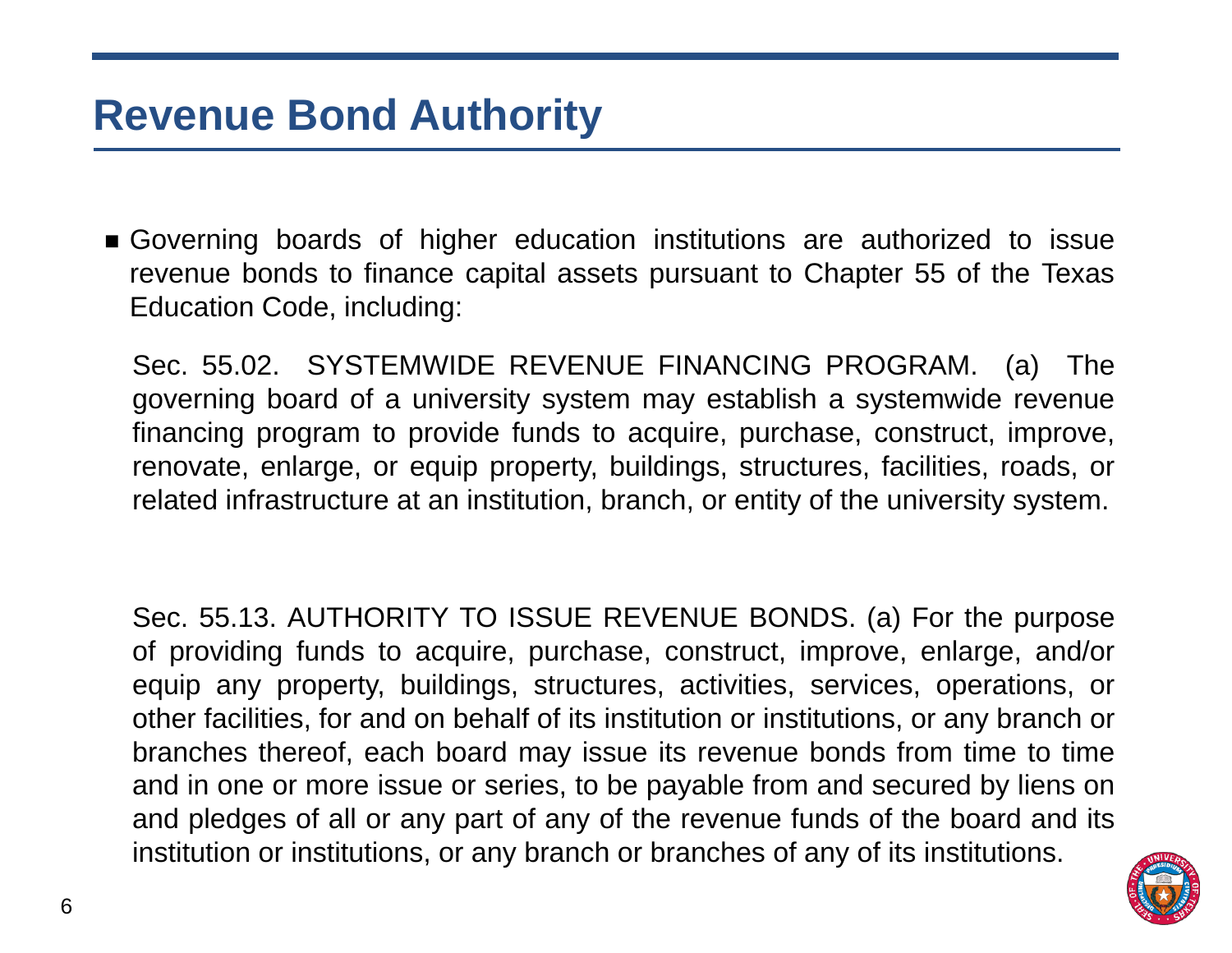## **Revenue Financing System Overview**

- The U. T. System's Revenue Financing System provides a single, cost-effective financing structure for revenue-supported indebtedness of U. T. System institutions.
- Under the Master Resolution, the Board of Regents has, with certain exceptions, combined all of the revenues, funds and balances lawfully available to secure revenuesupported indebtedness into <sup>a</sup> system-wide pledge to secure the payment of RFS debt.
- The Master Resolution provides that the obligation of the Board to pay or cause to be paid the amounts payable under the Master Resolution and any Supplement is absolute, irrevocable, complete and unconditional.
- The Master Resolution requires that before any RFS debt is issued, the Board of Regents make a determination that:
	- • The Board will have sufficient "Pledged Revenues" to meet all financial obligations relating to the Revenue Financing System, and;
	- $\bullet$  The Members (i.e., System institutions) on whose behalf the debt is issued possess the financial capacity to satisfy their direct obligations.

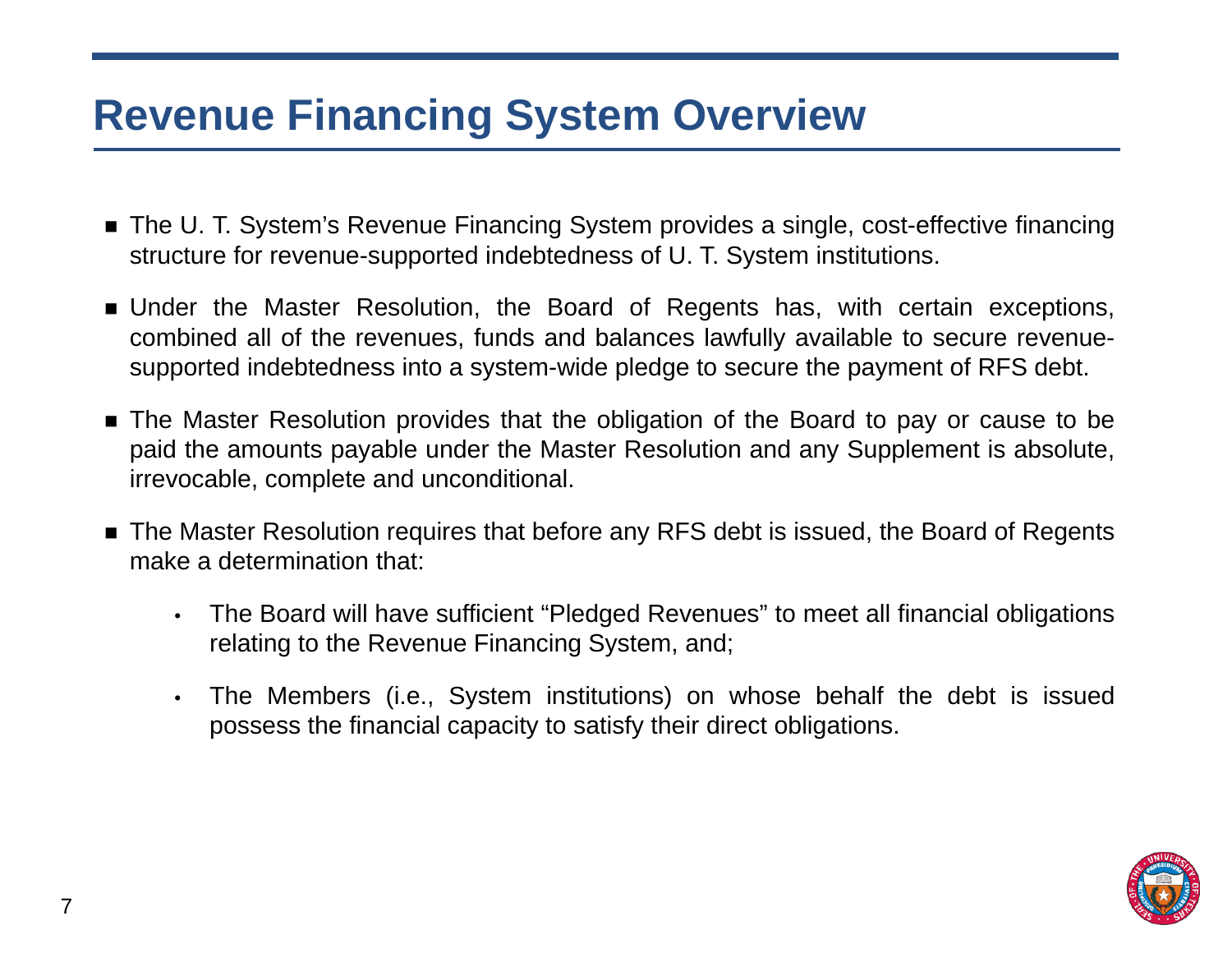# **Revenue Financing System Overview (cont.)**

- Revenue Financing System debt is often issued for revenue-generating projects, such as student housing, parking facilities, and auxiliary projects.
- Net revenue generated by the project (i.e. revenues less operating expenses) is typically used to pay debt service on debt issued to finance the project.
- The debt is typically structured to amortize over the useful life of the project so that all beneficiaries of the project share in the cost of financing the project.
- Tuition revenue bond projects are also financed under the Revenue Financing System
- The System's RFS debt is rated Aaa/AAA/AAA by Moody's, S&P, and Fitch, respectively

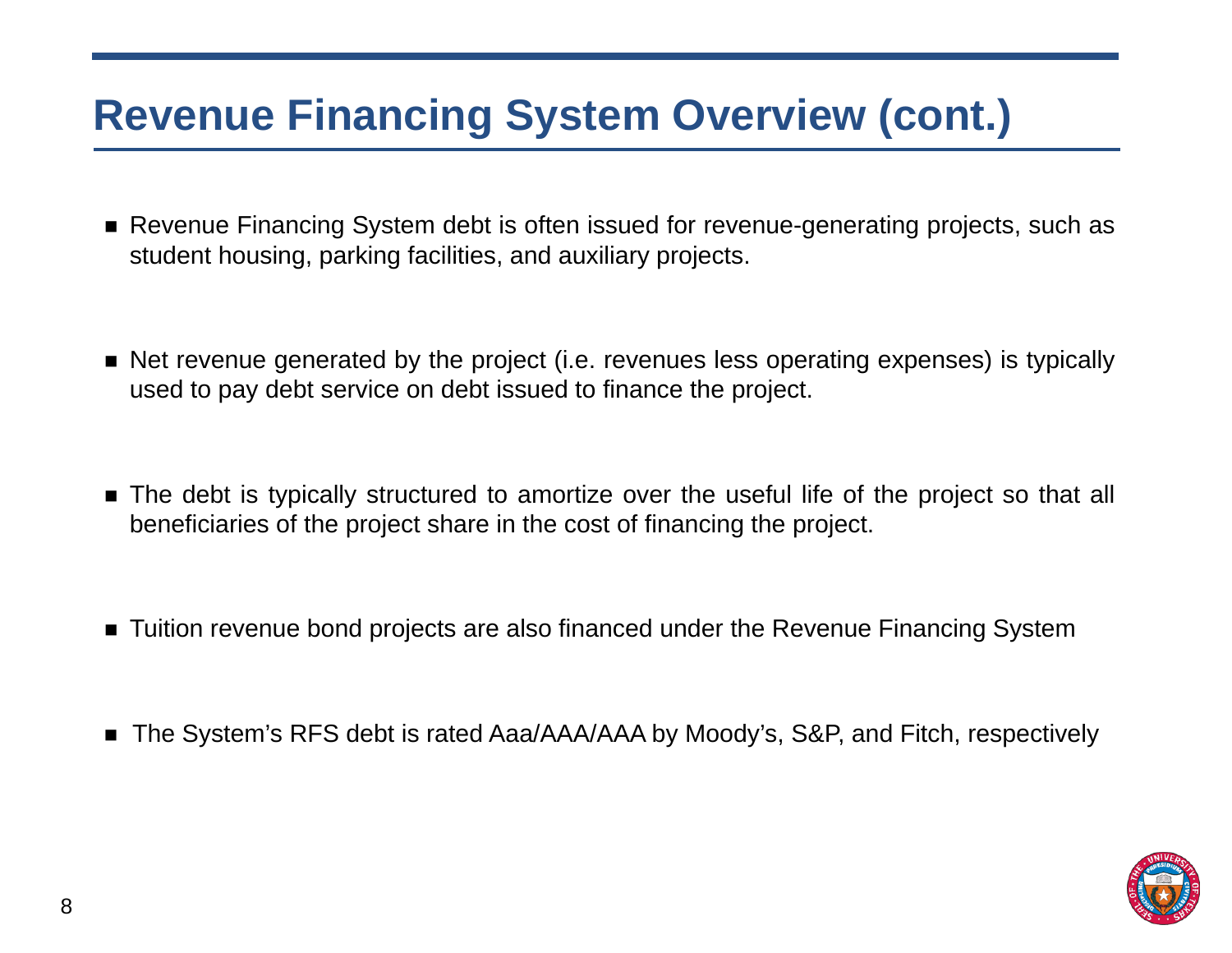## **RFS Debt Service Profile**

■ As of May 31, 2014, there was \$4.4 billion in long-term RFS (non-TRB) debt outstanding.



NOTE: Includes debt service on all outstanding RFS debt outstanding as of May 31, 2014; however, excludes debt service on outstanding commercial paper notes. Expected annual debt service requirements on the Series 2007B bonds and Series 2008B bonds have been computed based on the fixedpayer rates achieved as a result of the associated swap agreements. Expected annual debt service requirements on the Series 2009B, Series 2010C and the Series 2010D bonds are reflected exclusive of the cash subsidy payments anticipated to be received by the Board from the United States Treasury as a result of the Board's designation of such bonds as "Build America Bonds."

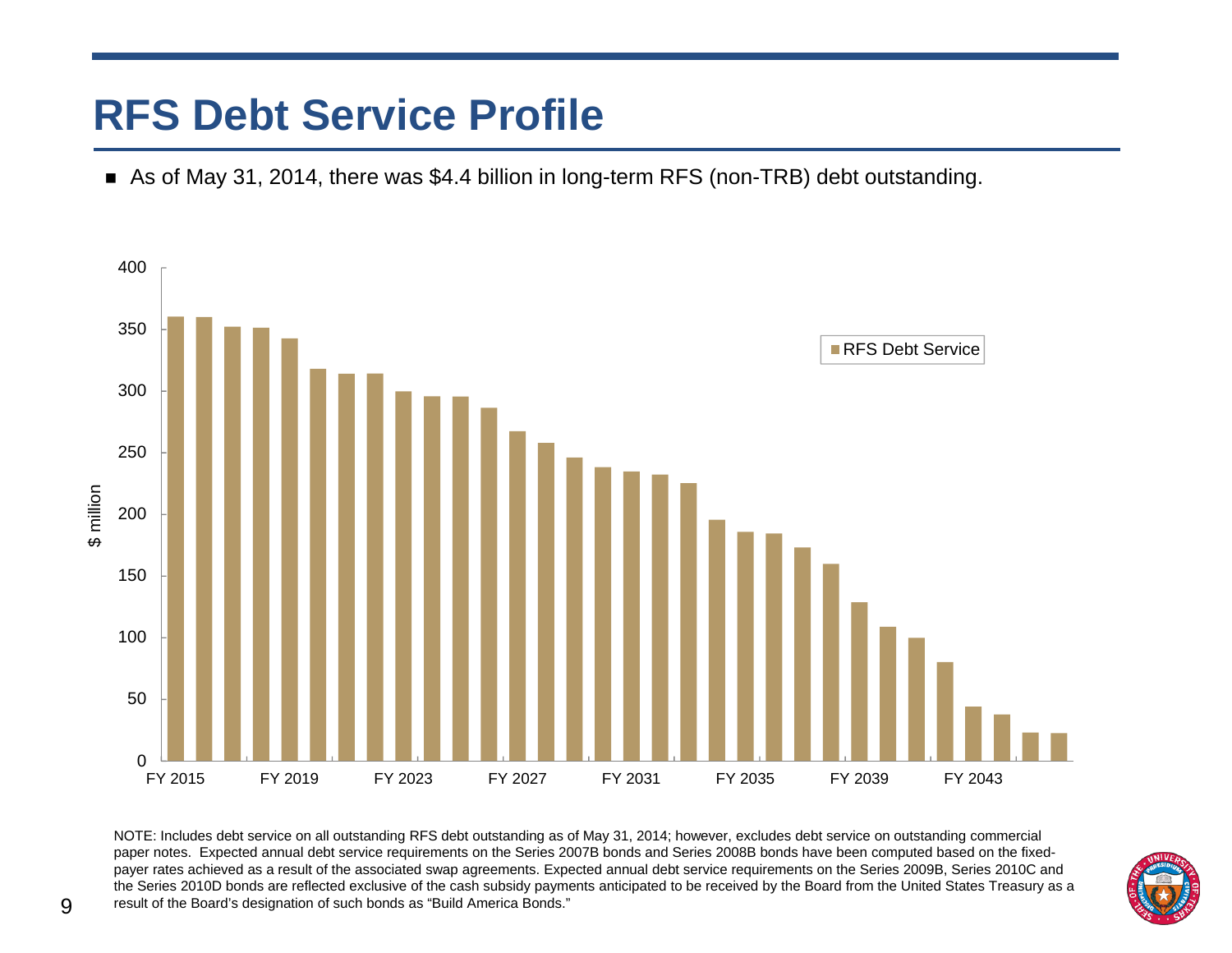#### **Tuition Revenue Bonds**

- Tuition revenue bonds (TRBs) are specifically authorized by the Legislature under Chapter 55 of the Education Code.
- Despite the name, TRB debt service is not paid from tuition and fees. In fact, an institution need not have tuition to be authorized by the Legislature to issue TRBs.
- TRBs for U. T. institutions are issued under the RFS program and are secured by the same pledge of all legally available revenues of the System; however, the expectation is that the State will reimburse TRB debt service with general revenue.
- While not <sup>a</sup> legal obligation, the State has been reimbursing TRB debt service since 1971.
- The entire reason TRBs were instituted is as a mechanism for the State to assist institutions in funding much needed capital projects, with the Legislature specifically approving individual TRB projects and funding the associated debt service with general revenue.
- Without the general revenue debt service appropriations, there is no need for TRB authorizations since higher education institutions already have authorization to issue revenue bonds.

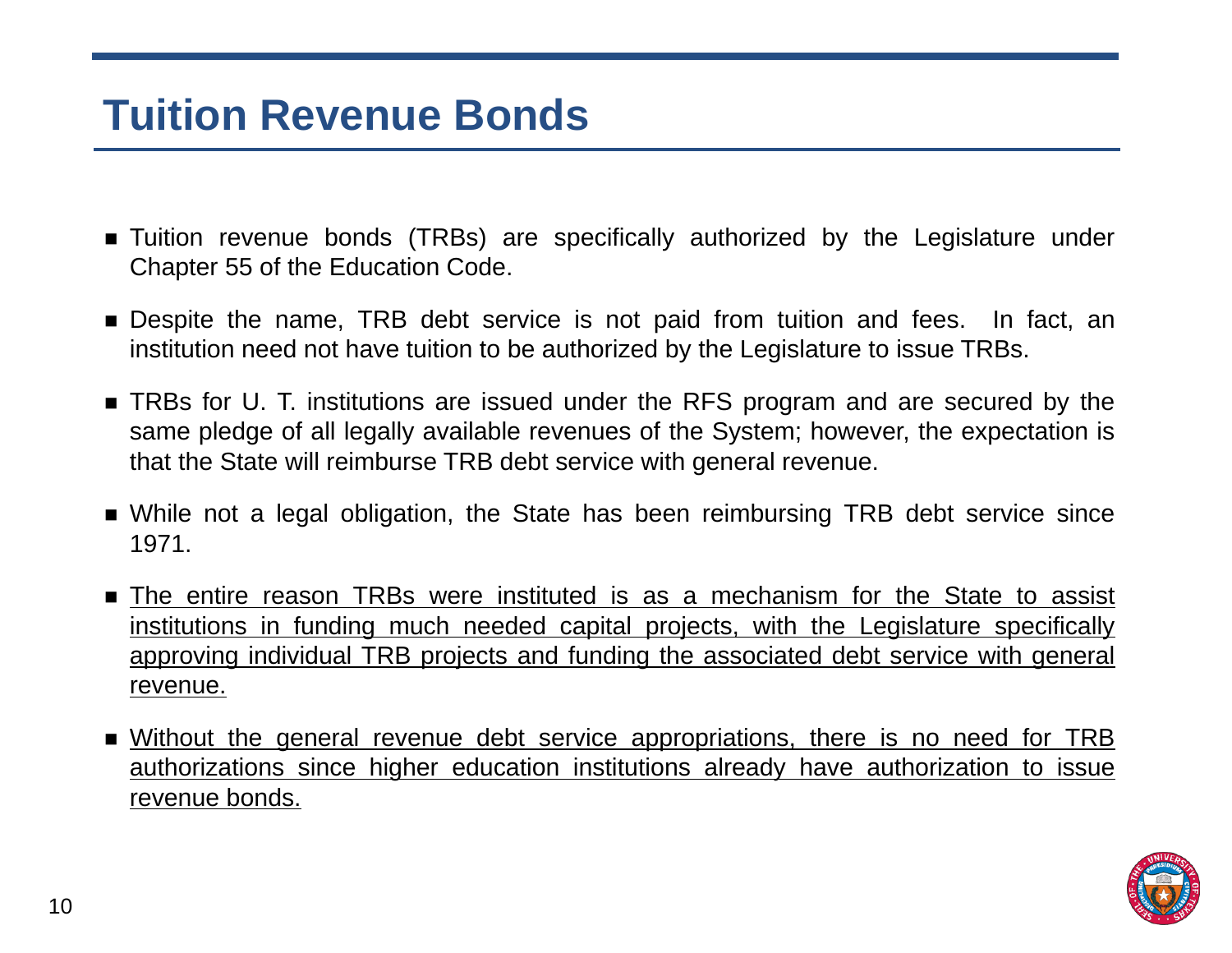# **TRB Debt Service Profile**

■ U. T. System institutions only request actual TRB debt service in LAR requests, with TRB debt service amounts known through FY 2027. For the FY 2016-17 biennium, aggregate TRB debt service for U. T. institutions is approx. \$130 million annually.



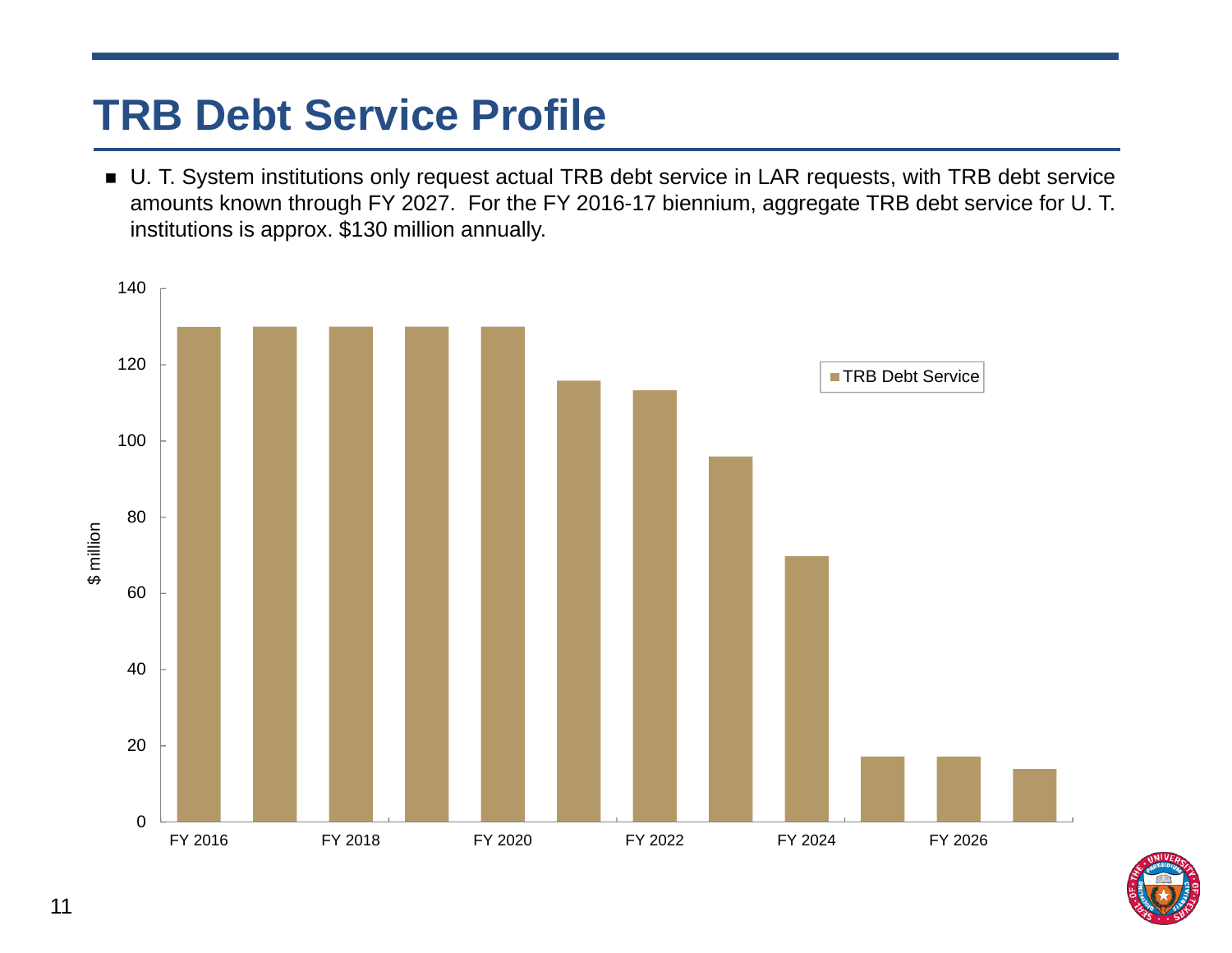#### **Permanent University Fund Overview**

- The Permanent University Fund ("PUF") consists of 1) approximately 2.1 million acres of land located in 24 counties primarily in West Texas; and 2) investments made with the revenue of mineral leases on that land.
- PUF investments are managed by the University of Texas System Investment Management Company ("UTIMCO") under the direction of the U. T. Board of Regents.
- Subject to certain Constitutional restrictions, including the maintenance of purchasing power, the U. T. Board of Regents determines the amount of annual PUF distributions, which cannot exceed 7%, unless necessary to pay PUF debt service.
- Under the Texas Constitution, distributions from the PUF constitute the Available University Fund (AUF), which is appropriated to service PUF debt and for the support and maintenance of System Administrations and of U. T. Austin, Texas A&M College Station, and Prairie View A&M.
- Two-thirds of the AUF is appropriated to the U. T. System and one-third is appropriated to the Texas A&M System.
- The System's PUF debt is rated Aaa/AAA/AAA by Moody's, S&P, and Fitch, respectively.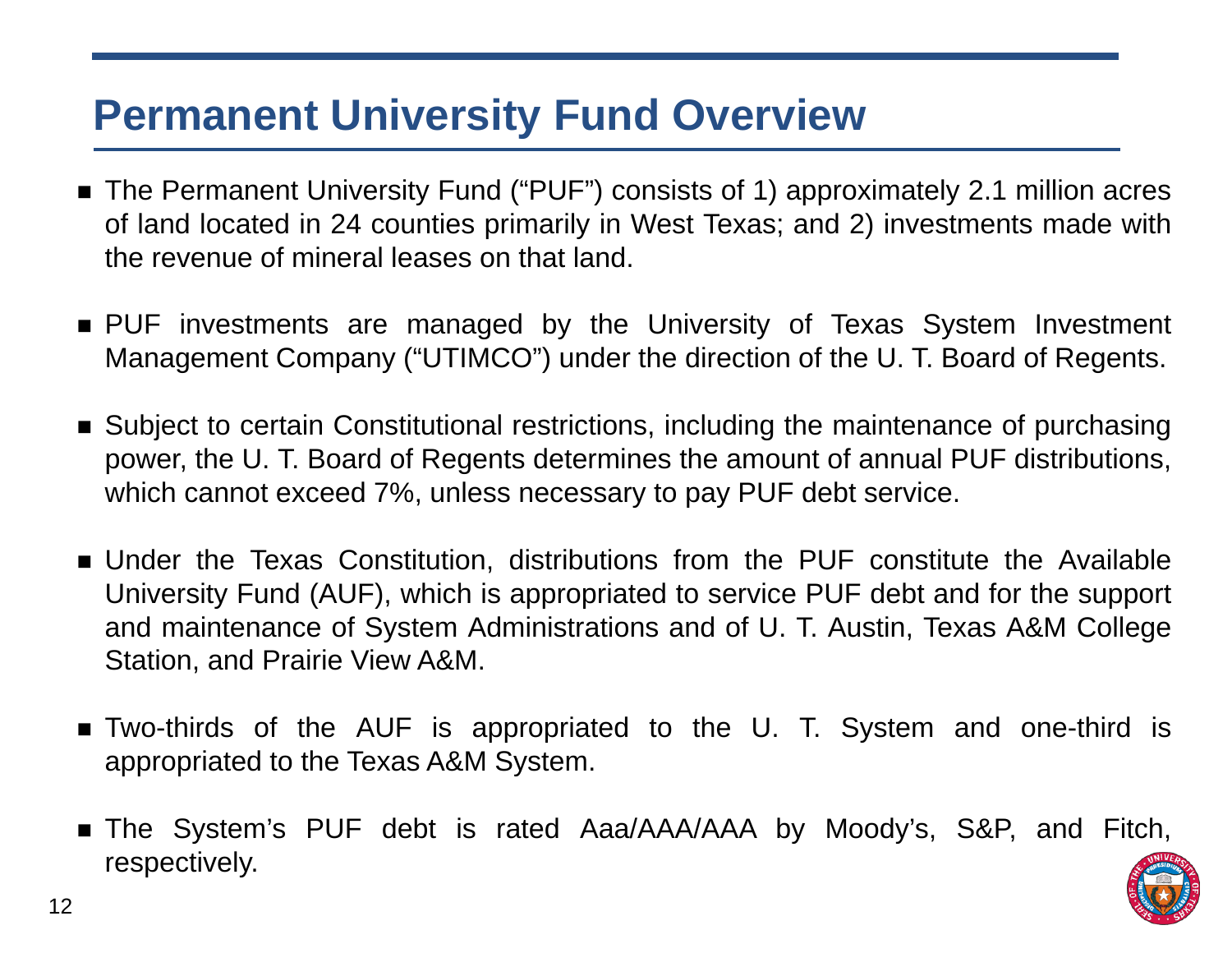# **PUF and AUF Cash Flow Chart**



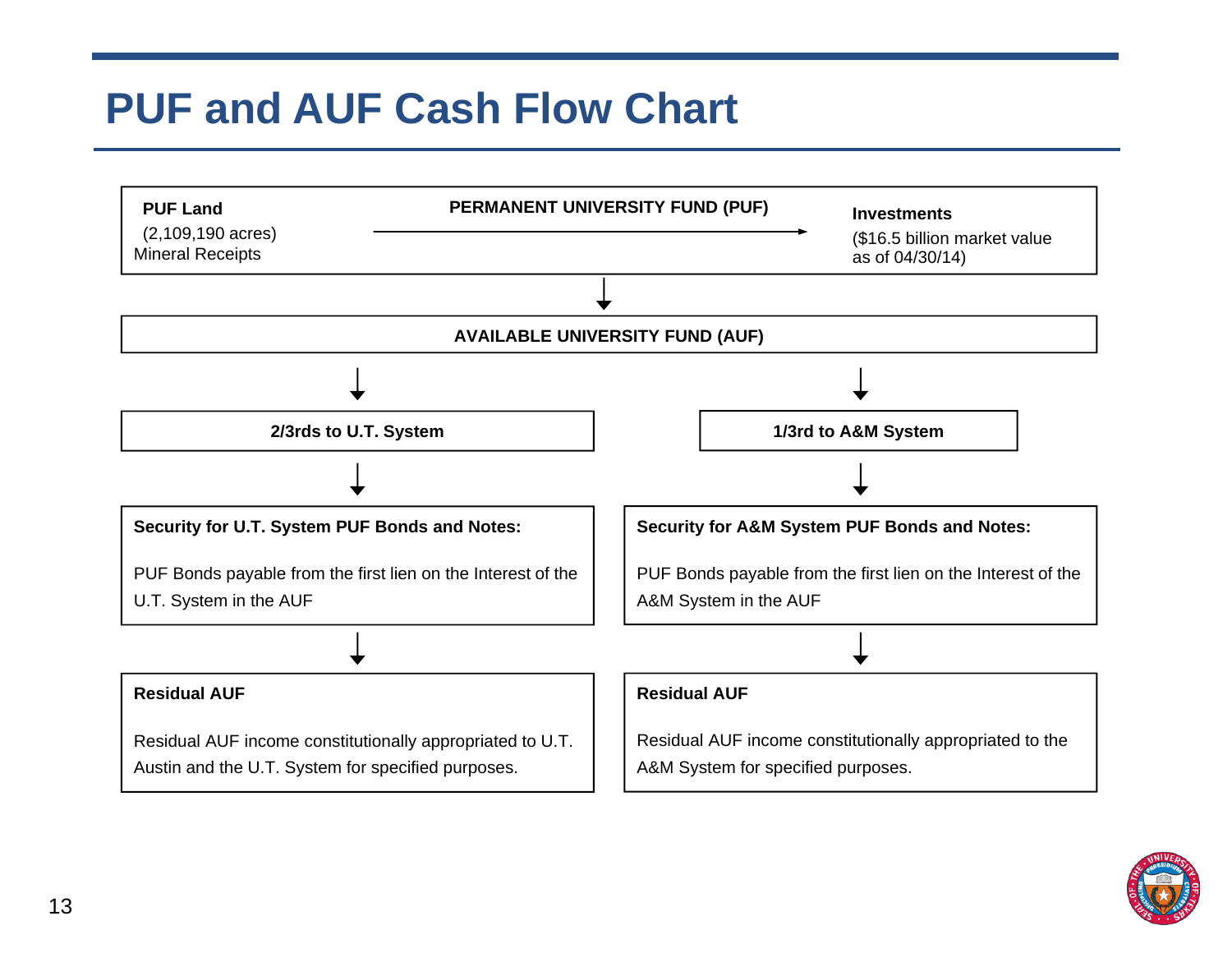#### **PUF Bond Authority**

- The boards of regents of the U. T. System and the Texas A&M System are authorized by Article VII, Section 18, to issue PUF bonds.
- Outstanding U. T. System bonds may not exceed 20 percent of the cost value of PUF investments, and Texas A&M System bonds may not exceed 10 percent of that cost value.
- PUF bond proceeds may only be used for acquiring land either with or without permanent improvements, constructing and equipping buildings or other permanent improvements, major repair and rehabilitation of buildings and other permanent improvements, acquiring capital equipment and library books and library materials, and refunding PUF bonds.
- PUF bond proceeds may not be used for student housing, intercollegiate athletics, or auxiliary enterprises.

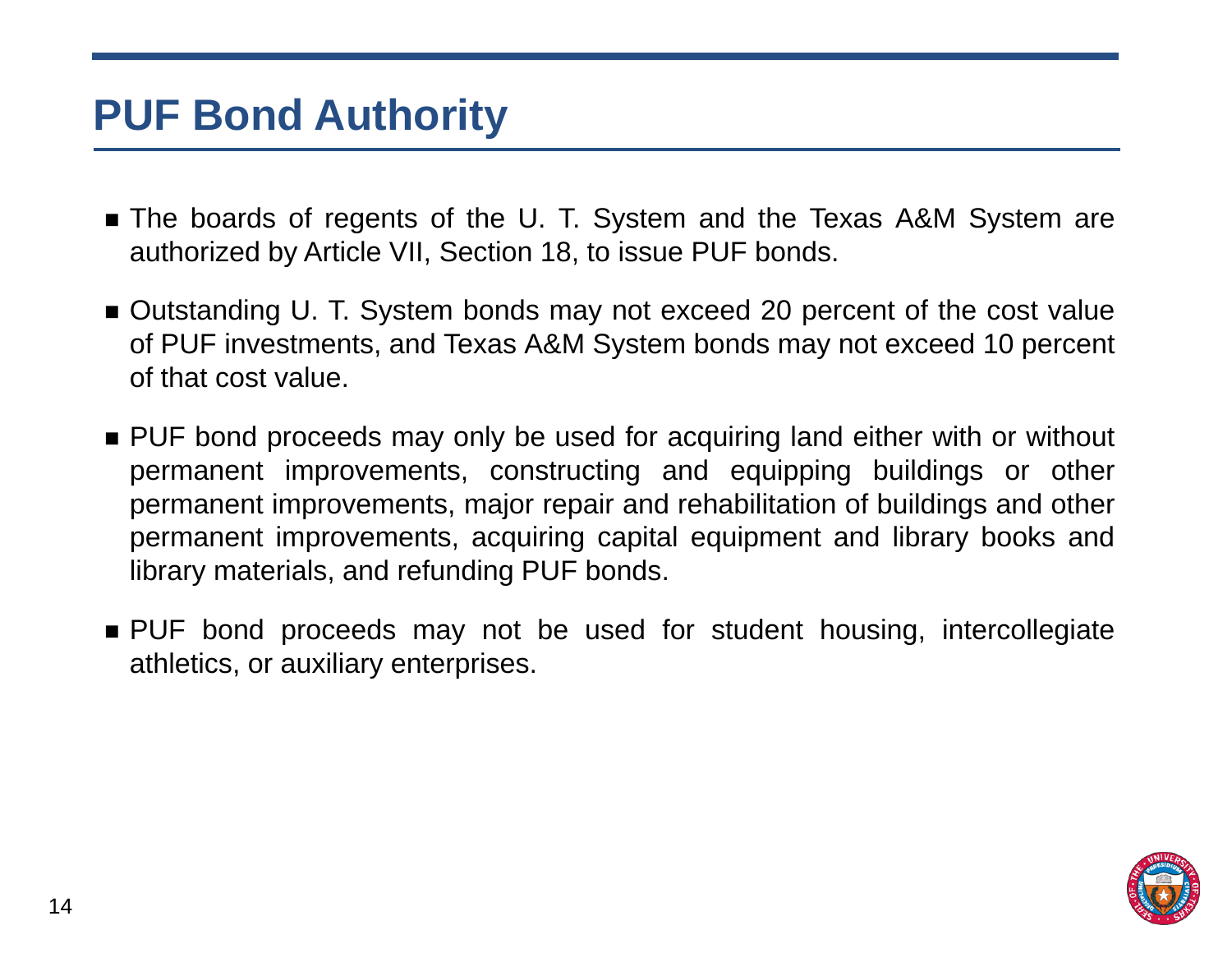## **Constitutional Restriction on PUF Debt**

- Art. VII, Sec. 18 of the Texas Constitution limits the aggregate amount of PUF debt that may be issued by the U. T. Board of Regents: debt outstanding may not exceed 20% of the cost value of PUF investments, exclusive of the value of PUF lands.
- $\blacksquare$  The System is currently at the Constitutional limit including PUF debt allocated by the Board of Regents to specific projects that has yet to be issued.



#### **U. T. PUF Debt Outstanding and Constitutional Limit**

15